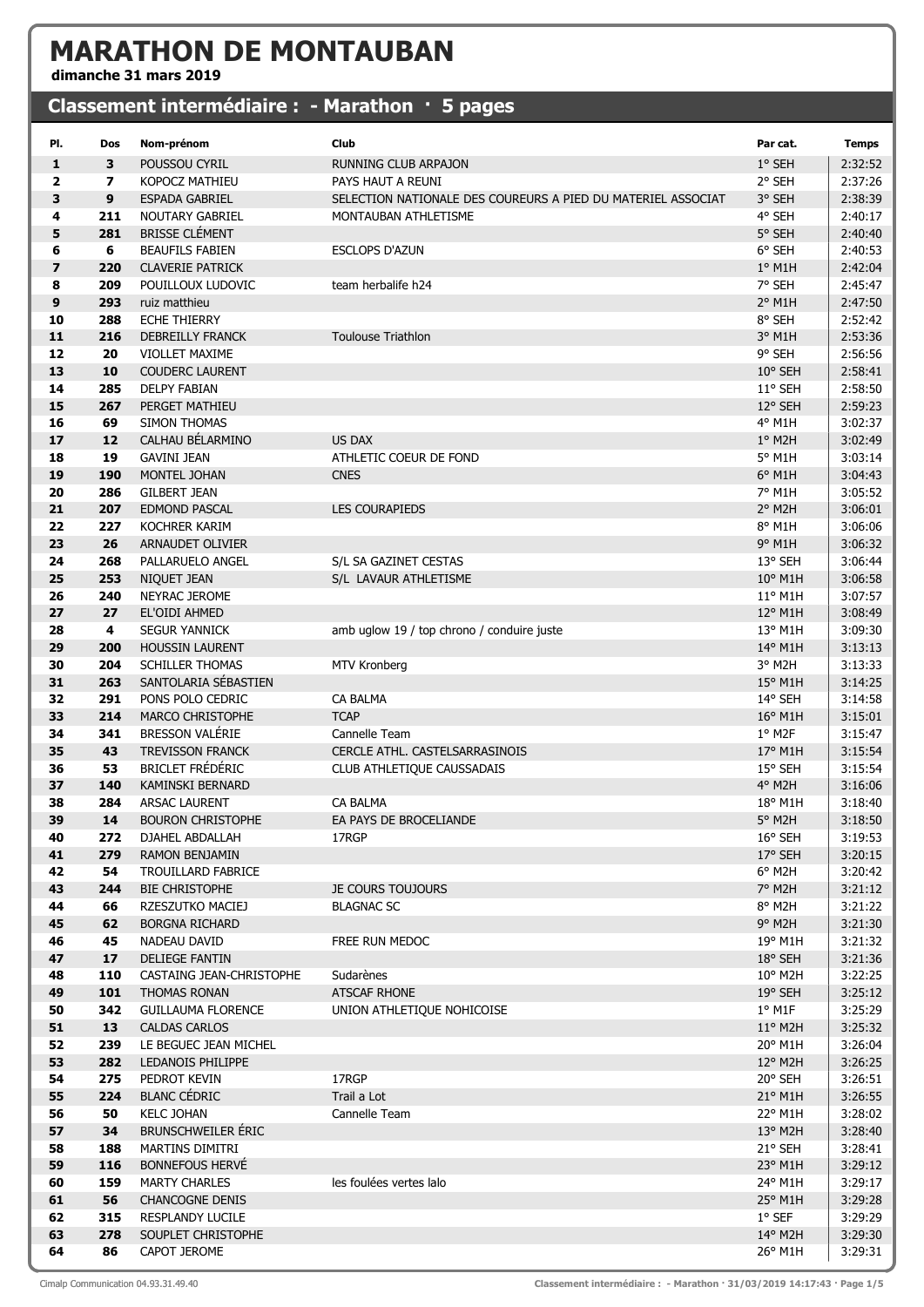| PI.        | Dos        | Nom-prénom                                    | Club                                              | Par cat.           | <b>Temps</b>       |
|------------|------------|-----------------------------------------------|---------------------------------------------------|--------------------|--------------------|
| 65         | 280        | RIMBAULT STEPHEN                              | LES ESCARGOTS SAINT MORILLON                      | 27° M1H            | 3:31:13            |
| 66         | 71         | <b>GUIBERT CYRIL</b>                          |                                                   | 22° SEH            | 3:31:31            |
| 67         | 242        | PROGLER LIONEL                                |                                                   | 28° M1H            | 3:31:37            |
| 68         | 248        | NARDUZZI LAURENT                              |                                                   | 29° M1H            | 3:31:37            |
| 69         | 21         | MARCHESIN GREGORY                             | team py'runners                                   | 30° M1H            | 3:31:54            |
| 70         | 16         | ROCHON SYLVAIN                                |                                                   | 15° M2H            | 3:32:12            |
| 71<br>72   | 193<br>143 | EL KHALLOUKI KARIM<br>RUIZ-ORTIZ NICOLAS      | KARIM EL KHALLOUKI<br>S/L ATHLE BRENS GAILLAC     | 31° M1H<br>32° M1H | 3:32:28<br>3:33:12 |
| 73         | 148        | <b>LAIGO YVES</b>                             |                                                   | 33° M1H            | 3:34:06            |
| 74         | 64         | <b>TAYLOR ROBERT</b>                          |                                                   | 34° M1H            | 3:34:48            |
| 75         | 99         | SEVAL JACQUES                                 | Tabayous                                          | $1°$ M3H           | 3:34:52            |
| 76         | 172        | LACABANNE JÉRÔME                              |                                                   | 35° M1H            | 3:35:00            |
| 77         | 88         | <b>CLEYRAT SERGE</b>                          | S/L PAYS DE BRIVE ATHLETIQUE CLUB                 | 2° M3H             | 3:35:10            |
| 78         | 198        | LAVOCAT ALEXANDRE                             |                                                   | 36° M1H            | 3:35:13            |
| 79         | 260        | <b>FAUVEAU ARNAUD</b>                         |                                                   | 37° M1H            | 3:35:44            |
| 80         | 318        | <b>GUIMET ELISE</b>                           | <b>CA PORTETS</b>                                 | 2° M1F             | 3:35:57            |
| 81         | 137        | CASSAR RÉMY                                   |                                                   | 23° SEH            | 3:36:19            |
| 82         | 29         | <b>COURET LAURENT</b>                         |                                                   | 38° M1H            | 3:36:30            |
| 83         | 238        | PATIN GRÉGORY                                 | <b>CA BIRAC</b>                                   | 24° SEH            | 3:36:35            |
| 84<br>85   | 340        | <b>MAUSSION ESTELLE</b>                       |                                                   | 2° SEF             | 3:36:46<br>3:37:13 |
| 86         | 303<br>332 | FRETAY DELPHINE<br>PRIM CELINE                | <b>ASPTT Agen/AFCF Foulayronnes</b>               | 3° SEF<br>4° SEF   | 3:37:16            |
| 87         | 203        | <b>BLONDEL NICOLAS</b>                        | <b>GOLF CLUB ESPALAIS</b>                         | 39° M1H            | 3:37:44            |
| 88         | 243        | ECHE SÉBASTIEN                                | <b>TOAC</b>                                       | 40° M1H            | 3:37:45            |
| 89         | 177        | <b>CLERGUE JEROME</b>                         |                                                   | 41° M1H            | 3:37:54            |
| 90         | 162        | PESSELON PASCAL                               | pascal pesselon                                   | 3° M3H             | 3:38:32            |
| 91         | 152        | LASMARIGUES ERIC                              | Association Laurette Fugain                       | 16° M2H            | 3:39:07            |
| 92         | 142        | MAMMASSE SALIM                                |                                                   | 25° SEH            | 3:39:11            |
| 93         | 323        | MOURLANNE MÉLISSA                             | MOISSAC ATHLE                                     | 5° SEF             | 3:39:15            |
| 94         | 187        | <b>HAMON OLIVIER</b>                          | ASPTT TOULOUSE                                    | 17° M2H            | 3:39:26            |
| 95         | 186        | <b>JAOUEN CAMILLE</b>                         | ASAG Vendée                                       | 26° SEH            | 3:39:48            |
| 96         | 202        | DUFOUR CYRIL                                  |                                                   | 27° SEH            | 3:39:48            |
| 97         | 262        | DANIEL-DAVID GILBERT                          |                                                   | 4° M3H             | 3:40:36            |
| 98<br>99   | 65<br>256  | ZANIN GUILLAUME<br>POPOVIC PREDRAG            | SA TOULOUSE UC<br>17RGP                           | 28° SEH<br>42° M1H | 3:40:48<br>3:40:51 |
| 100        | 322        | <b>AGOSTINI ESTELLE</b>                       |                                                   | $6^{\circ}$ SEF    | 3:41:14            |
| 101        | 287        | SINI ANTOINE                                  |                                                   | 5° M3H             | 3:41:24            |
| 102        | 28         | ROGER JÉRÉMY                                  |                                                   | 29° SEH            | 3:42:22            |
| 103        | 156        | <b>MARTY CHRISTOPHE</b>                       |                                                   | 43° M1H            | 3:42:35            |
| 104        | 252        | <b>BACH PHILIPPE</b>                          | S/L SU AGEN                                       | 44° M1H            | 3:42:40            |
| 105        | 73         | PIPERAUX AXEL                                 |                                                   | 45° M1H            | 3:42:55            |
| 106        | 111        | FERNANDEZ STEPHANE                            | ECLA ALBI*                                        | 46° M1H            | 3:43:15            |
| 107        | 179        | <b>RENNESSON JEAN</b>                         |                                                   | 47° M1H            | 3:43:15            |
| 108        | 75         | <b>ABADIE FRANCK</b>                          | TEAM 12                                           | 48° M1H            | 3:43:21            |
| 109<br>110 | 236<br>310 | LE BRAS JEAN-YVES<br><b>CLERGUE VERONIQUE</b> |                                                   | 18° M2H<br>7° SEF  | 3:43:32<br>3:43:35 |
| 111        | 166        | PAIN FLORENT                                  |                                                   | 30° SEH            | 3:43:54            |
| 112        | 112        | SCHMIT RAPHAEL                                |                                                   | 49° M1H            | 3:44:23            |
| 113        | 178        | <b>ESSEMILAIRE LUC</b>                        |                                                   | 19° M2H            | 3:44:55            |
| 114        | 58         | <b>BOHEC CHRISTIAN</b>                        | <b>CLERMONT SPORT ENDURANCE</b>                   | $6^{\circ}$ M3H    | 3:44:58            |
| 115        | 119        | <b>GERARD REGIS</b>                           |                                                   | 20° M2H            | 3:45:28            |
| 116        | 223        | <b>CHABAUD GILLES</b>                         | Les Joggers Vichyssois                            | 21° M2H            | 3:45:51            |
| 117        | 38         | ALEXANDRE CYRILLE                             | Les Irréductibles bipèdes de Cazères              | 7° M3H             | 3:47:09            |
| 118        | 31         | <b>HERVE ARNAUD</b>                           |                                                   | 50° M1H            | 3:47:20            |
| 119        | 234        | <b>VIOLLES MARC</b>                           | MONTAUBAN ATHLETISME                              | 31° SEH            | 3:48:12            |
| 120<br>121 | 33<br>173  | <b>BRIDET FRÉDÉRIC</b><br>POULHALEC NICOLAS   |                                                   | 22° M2H<br>32° SEH | 3:48:15<br>3:48:26 |
| 122        | 251        | PEMEJA ANTOINE                                |                                                   | 33° SEH            | 3:48:29            |
| 123        | 15         | SAVIGNAC GERARD                               |                                                   | 8° M3H             | 3:48:48            |
| 124        | 226        | <b>IBANEZ GILLES</b>                          |                                                   | 51° M1H            | 3:48:49            |
| 125        | 180        | <b>DEPORTE EMANUEL</b>                        |                                                   | 34° SEH            | 3:49:04            |
| 126        | 230        | CHATELET BRUNO                                | FCG                                               | 23° M2H            | 3:49:10            |
| 127        | 91         | ORSINGHER OLIVIER                             |                                                   | 52° M1H            | 3:49:12            |
| 128        | 276        | LEFRANCOIS CHRISTOPHE                         | AKRO BITUM                                        | 53° M1H            | 3:50:29            |
| 129        | 41         | <b>SASSUS SERGE</b>                           | LOURDES TRIATHLON                                 | 24° M2H            | 3:50:50            |
| 130        | 98         | <b>DUHIN CLEMENT</b>                          |                                                   | 35° SEH            | 3:50:54            |
| 131        | 328<br>335 | PARADIS LUDMILLA                              | ALES AGGLOMERATION TERRE DATHLETISME DES CEVENNES | 8° SEF             | 3:51:02            |
| 132<br>133 | 158        | MARZINOTTO OLIVIA<br>PETEJ IVAN               |                                                   | 9° SEF<br>54° M1H  | 3:52:07<br>3:52:33 |
|            |            |                                               |                                                   |                    |                    |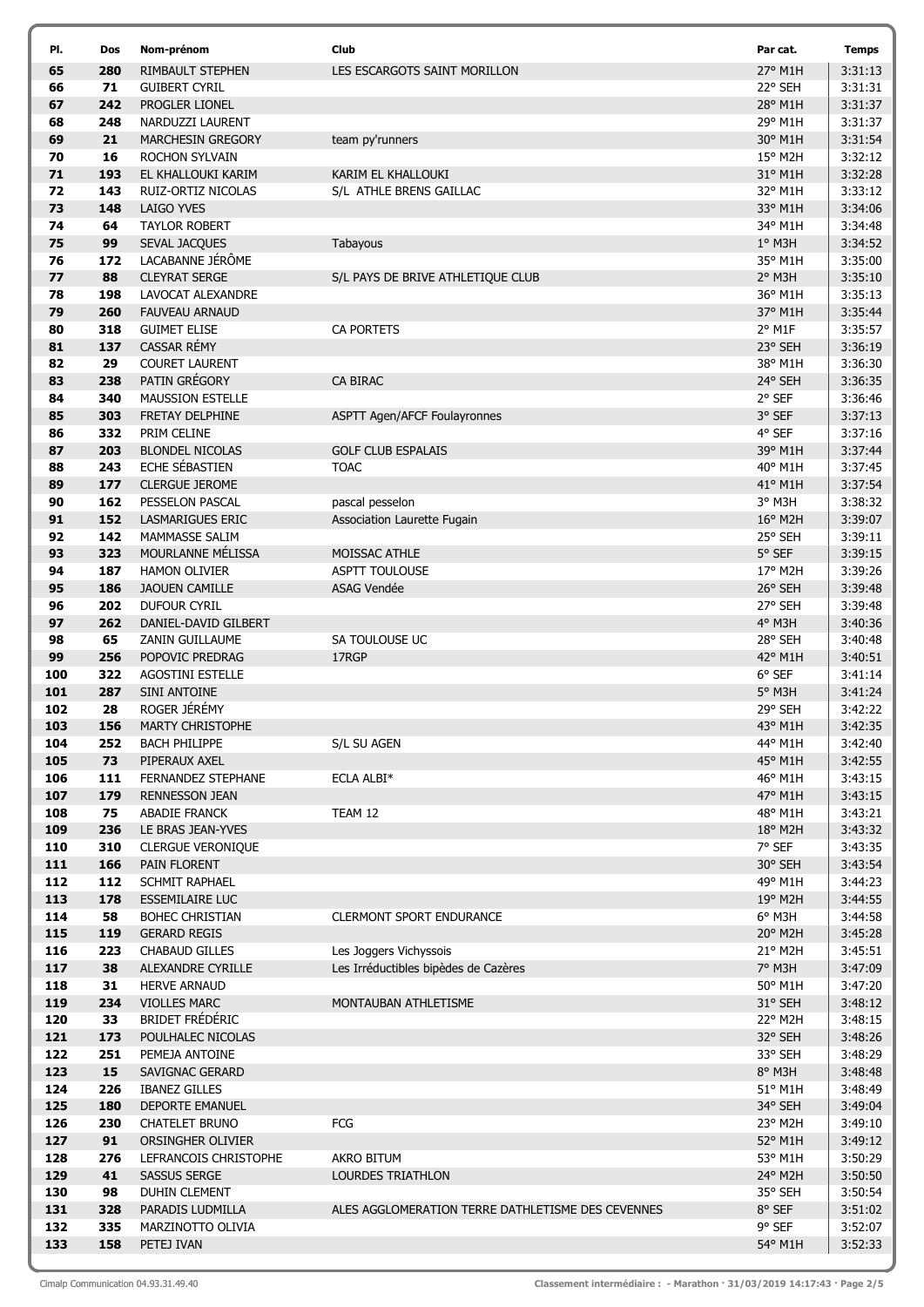| PI.        | Dos        | Nom-prénom                                    | Club                              | Par cat.           | <b>Temps</b>       |
|------------|------------|-----------------------------------------------|-----------------------------------|--------------------|--------------------|
| 134        | 114        | <b>BONNEFOUS BERNARD</b>                      | CERCLE ATHL. CASTELSARRASINOIS    | 9° M3H             | 3:53:45            |
| 135        | 125        | MOREAU ERIC                                   |                                   | 55° M1H            | 3:53:50            |
| 136        | 219        | LASCOUX LAURENT                               |                                   | 56° M1H            | 3:53:53            |
| 137        | 221        | <b>GIRAUD VINCENT</b>                         | Les Kékés du Bocage               | 25° M2H            | 3:54:11            |
| 138        | 135        | ARAGON FRANÇOIS                               |                                   | 57° M1H            | 3:54:14            |
| 139        | 194        | <b>COURSON AXEL</b>                           | AC GIGOUZAC SAINT GERMAIN         | 36° SEH            | 3:54:16            |
| 140<br>141 | 22<br>164  | LEPLUS JEAN                                   |                                   | 37° SEH            | 3:54:23<br>3:54:23 |
| 142        | 192        | <b>CAMART THOMAS</b><br><b>NOVELLE THOMAS</b> |                                   | 38° SEH<br>58° M1H | 3:55:11            |
| 143        | 324        | <b>BOIRON SOPHIE</b>                          | Kékés du Bocage                   | 2° M2F             | 3:55:39            |
| 144        | 513        | <b>MARC JULIE</b>                             | Les Lents abraysiens              | 3° M1F             | 3:55:39            |
| 145        | 327        | <b>GUNST-AGRAFEL SOPHIE</b>                   | Olympique de Saliès               | 4° M1F             | 3:55:43            |
| 146        | 217        | <b>BONDERGAARD MADS</b>                       | <b>BONDERGAARD</b>                | 59° M1H            | 3:55:45            |
| 147        | 212        | <b>KOWALSKI THIERRY</b>                       | TEAM 12                           | 26° M2H            | 3:55:46            |
| 148        | 127        | LABBE PATRICE                                 |                                   | 27° M2H            | 3:56:16            |
| 149        | 205        | AUQUE BENOIT                                  |                                   | 60° M1H            | 3:56:37            |
| 150        | 149        | FERRET JEAN-MARC                              |                                   | 28° M2H            | 3:56:42            |
| 151        | 129        | <b>LEFEVRE LAURENT</b>                        |                                   | $61^{\circ}$ M1H   | 3:56:46            |
| 152        | 317        | <b>GAILLARD EDITH</b>                         |                                   | 10° SEF            | 3:57:15            |
| 153        | 235        | <b>BRETHES FLORIAN</b>                        |                                   | 39° SEH            | 3:57:28            |
| 154        | 115        | <b>DUPONT BRUNO</b>                           |                                   | 29° M2H            | 3:57:29            |
| 155<br>156 | 258<br>79  | LONGUEVILLE ERIC<br>PINSEL JEAN-LUC           |                                   | 30° M2H<br>31° M2H | 3:57:33<br>3:57:39 |
| 157        | 46         | ZAGALA RÉMI                                   |                                   | 40° SEH            | 3:57:49            |
| 158        | 225        | <b>VILHES SEBASTIEN</b>                       |                                   | 62° M1H            | 3:58:18            |
| 159        | 47         | <b>RESCOUSSIER GEORGES</b>                    |                                   | 32° M2H            | 3:58:29            |
| 160        | 176        | <b>BAKUS MIKAEL</b>                           |                                   | 41° SEH            | 3:58:36            |
| 161        | 261        | <b>LAVAL GILLES</b>                           |                                   | 33° M2H            | 3:58:49            |
| 162        | 139        | MARCIE MAXIME                                 | Les foulees vertes de lalo        | 63° M1H            | 3:58:54            |
| 163        | 40         | MACOMBE PAUL                                  |                                   | 10° M3H            | 3:58:58            |
| 164        | 42         | CHERADAME BRUNO                               |                                   | 34° M2H            | 3:59:09            |
| 165        | 36         | <b>SUC ANDRÉ</b>                              | S/L AC LACAUNE                    | $11^{\circ}$ M3H   | 3:59:14            |
| 166        | 333        | COMBEDAZOU JOSETTE                            | CERCLE ATHL. CASTELSARRASINOIS    | 3° M2F             | 3:59:30            |
| 167        | 59         | <b>SOULAT YVES</b>                            | <b>CLUB ATHLETIQUE CAUSSADAIS</b> | 35° M2H            | 3:59:30            |
| 168        | 290        | RULLAUD ARNAUD                                |                                   | 64° M1H            | 3:59:31            |
| 169<br>170 | 195<br>330 | MONRUFFET YANNICK<br>BERTOLELLI CLAIRE        |                                   | 36° M2H<br>4° M2F  | 3:59:32<br>3:59:35 |
| 171        | 147        | <b>TOTH IMRE</b>                              |                                   | 65° M1H            | 3:59:36            |
| 172        | 241        | <b>DESCAMPS FREDERIC</b>                      |                                   | 66° M1H            | 4:00:17            |
| 173        | 185        | <b>GUERIN GREGORY</b>                         |                                   | 67° M1H            | 4:00:19            |
| 174        | 266        | <b>DELABRE GREGORY</b>                        | CLUB SPORTIF ATHLETISME AVION     | 68° M1H            | 4:00:20            |
| 175        | 313        | <b>GENOUX ANNELISE</b>                        | CA BALMA                          | 5° M1F             | 4:00:30            |
| 176        | 181        | AZIDROU MICHAEL                               |                                   | 69° M1H            | 4:01:22            |
| 177        | 277        | <b>BRUN ARNAUD</b>                            | 17RGP                             | 42° SEH            | 4:01:47            |
| 178        | 78         | <b>GERMANY PATRICK</b>                        |                                   | 37° M2H            | 4:02:07            |
| 179        | 83         | <b>VERGNES YANNICK</b>                        |                                   | 70° M1H            | 4:02:15            |
| 180        | 208        | <b>LABURTHE VINCENT</b>                       | Foulées Vertes de LALO            | 38° M2H            | 4:02:36            |
| 181<br>182 | 233<br>283 | <b>CORNEC ERWAN</b><br>BERTRAND NICOLAS       | <b>DDX Bruguières</b>             | 71° M1H<br>43° SEH | 4:02:41<br>4:03:18 |
| 183        | 144        | DEILHES JULIEN                                |                                   | 44° SEH            | 4:03:54            |
| 184        | 163        | <b>BAUDET FRANCIS</b>                         | Grôles Trotteurs du Minervois     | 12° M3H            | 4:04:20            |
| 185        | 89         | <b>MALATRE PHILIPPE</b>                       |                                   | 72° M1H            | 4:04:34            |
| 186        | 222        | DUHAMEL CHRISTOPHE                            | <b>COURIR A MONTECH</b>           | 45° SEH            | 4:04:52            |
| 187        | 213        | TURO GUILLAUME                                |                                   | 46° SEH            | 4:04:55            |
| 188        | 124        | <b>COURBET FABRICE</b>                        |                                   | 73° M1H            | 4:05:06            |
| 189        | 92         | ORSINGHER SEBASTIEN                           |                                   | 74° M1H            | 4:05:27            |
| 190        | 259        | <b>MALMONT GUILLAUME</b>                      | Trail a Lot                       | 47° SEH            | 4:06:23            |
| 191        | 201        | RAKOTOMAVO PIERRE                             |                                   | 48° SEH            | 4:07:03            |
| 192        | 57         | RODRIGUEZ FRÉDÉRIC                            |                                   | 49° SEH            | 4:07:28            |
| 193<br>194 | 247<br>229 | LAFLORENTIE HENRI<br><b>BERGEON REMY</b>      | FCG                               | 39° M2H<br>75° M1H | 4:08:34<br>4:09:04 |
| 195        | 133        | MUGARD CHRISTOPHE                             |                                   | 40° M2H            | 4:10:00            |
| 196        | 302        | CHASTAGNIER JULIE                             | FCG                               | 11° SEF            | 4:10:27            |
| 197        | 197        | <b>BRU BERNARD</b>                            |                                   | 41° M2H            | 4:10:30            |
| 198        | 182        | FERREIRA MARTIN                               |                                   | 76° M1H            | 4:11:24            |
| 199        | 48         | DIALLO SIDY                                   |                                   | 13° M3H            | 4:11:44            |
| 200        | 67         | MAILLET ANTOINE                               |                                   | 77° M1H            | 4:13:15            |
| 201        | 49         | <b>RESCOUSSIER FRANCK</b>                     |                                   | 78° M1H            | 4:13:32            |
| 202        | 237        | <b>BEAUFILS CHRISTOPHE</b>                    |                                   | 79° M1H            | 4:13:38            |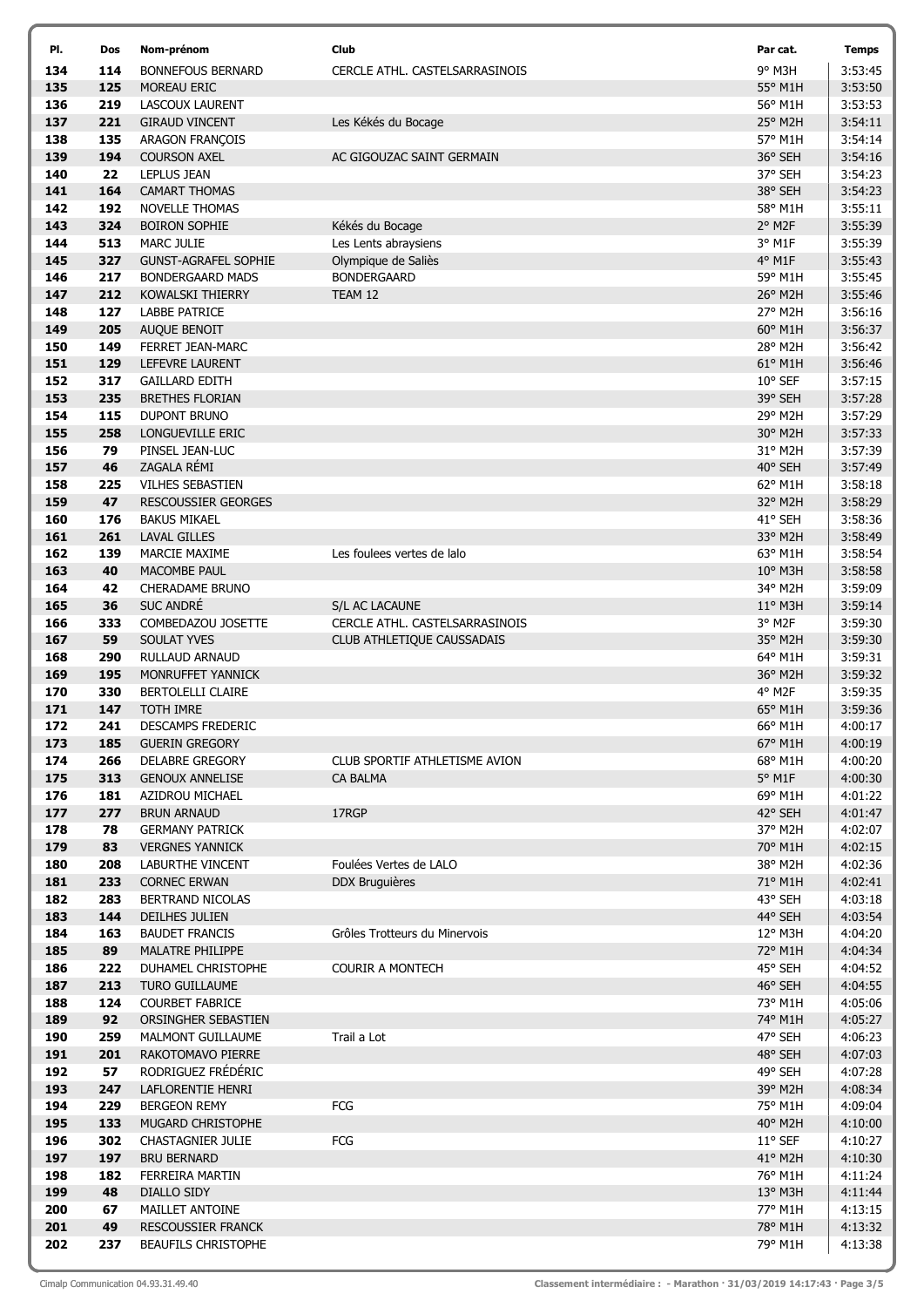| PI.        | Dos        | Nom-prénom                                     | Club                                                   | Par cat.             | <b>Temps</b>       |
|------------|------------|------------------------------------------------|--------------------------------------------------------|----------------------|--------------------|
| 203        | 264        | TORRENT ANGEL                                  | <b>CURSES.CAT</b>                                      | 42° M2H              | 4:13:56            |
| 204        | 103        | HUC STÉPHANE                                   | Courir à Laroque                                       | 43° M2H              | 4:14:20            |
| 205        | 136        | THEDIE JEAN-FRANÇOIS                           |                                                        | 80° M1H              | 4:14:58            |
| 206        | 154        | DUFLOCQ GEOFFREY                               |                                                        | 50° SEH              | 4:14:59            |
| 207        | 150        | <b>CHANAL PATRICK</b>                          |                                                        | 81° M1H              | 4:15:03            |
| 208        | 321        | MAREAU CHRISTELLE                              |                                                        | 6° M1F               | 4:15:12            |
| 209<br>210 | 265<br>84  | <b>CAMPANER FREDERIC</b>                       | 1% équipée sauvage                                     | 82° M1H              | 4:15:22            |
| 211        | 146        | <b>MARTIN WILLIAMS</b><br><b>JOLIN LAURENT</b> |                                                        | 83° M1H<br>84° M1H   | 4:15:56<br>4:15:56 |
| 212        | 210        | <b>COUYBES THIERRY</b>                         |                                                        | 44° M2H              | 4:16:11            |
| 213        | 24         | <b>BASEILHAC KEVIN</b>                         |                                                        | 85° M1H              | 4:16:22            |
| 214        | 94         | <b>GUILLON GILLES</b>                          |                                                        | 45° M2H              | 4:16:28            |
| 215        | 72         | PAULHE LUDOVIC                                 |                                                        | 86° M1H              | 4:16:33            |
| 216        | 301        | <b>GUERY MARION</b>                            |                                                        | 12° SEF              | 4:16:33            |
| 217        | 249        | <b>ESPILONDO LAURENT</b>                       | arbus triathlon                                        | 87° M1H              | 4:16:36            |
| 218        | 308        | LE BLANC AGNÈS                                 | JE COURS TOUJOURS                                      | 7° M1F               | 4:17:23            |
| 219        | 96         | <b>LUCAT PATRICE</b>                           |                                                        | 88° M1H              | 4:17:25            |
| 220        | 130        | <b>BURET SYLVAIN</b>                           |                                                        | 46° M2H              | 4:17:46            |
| 221        | 199        | <b>BALSAN FABRICE</b>                          | JE SOUTIENS MA SOEUR                                   | 51° SEH              | 4:17:56            |
| 222        | 306        | PIPITONE STEPHANIE                             |                                                        | 8° M1F               | 4:17:57            |
| 223<br>224 | 206<br>138 | <b>HORVILLE STEVE</b><br>SACCOMAN FREDERIC     | <b>JE COURS TOUJOURS</b>                               | 89° M1H<br>90° M1H   | 4:18:02<br>4:20:02 |
| 225        | 141        | PERNEL THIBAUD                                 |                                                        | 52° SEH              | 4:20:07            |
| 226        | 134        | <b>CHATEAU CHRISTY</b>                         |                                                        | 91° M1H              | 4:20:07            |
| 227        | 171        | <b>GUILLEMET FREDERIC</b>                      | S/L SU AGEN                                            | 47° M2H              | 4:22:27            |
| 228        | 184        | MARNAC MICHAEL                                 |                                                        | 53° SEH              | 4:22:33            |
| 229        | 167        | <b>EDOM MICHEL</b>                             | LES GROLES TROTTEURS DU MINERVOIS                      | 92° M1H              | 4:24:02            |
| 230        | 257        | PEMEJA BASTIEN                                 |                                                        | 54° SEH              | 4:26:28            |
| 231        | 51         | PINSEL PHILIPPE                                |                                                        | 48° M2H              | 4:26:43            |
| 232        | 316        | <b>BALAYER ANNE</b>                            | S/L USCA LESCURE                                       | 5° M2F               | 4:27:35            |
| 233        | 196        | PERRIER JEROME                                 | CA BIRAC                                               | 93° M1H              | 4:27:48            |
| 234        | 292        | <b>DELOM BERNARD</b>                           | <b>ASTARAC FOND CLUB</b>                               | 14° M3H              | 4:28:25            |
| 235<br>236 | 160<br>37  | <b>BADOUAILLE OLIVIER</b>                      |                                                        | 94° M1H              | 4:28:30<br>4:28:31 |
| 237        | 122        | <b>FOISSAC DAVID</b><br><b>MAGOT LAURENT</b>   |                                                        | 55° SEH<br>49° M2H   | 4:28:40            |
| 238        | 155        | SOREDA LAURENT                                 |                                                        | 95° M1H              | 4:29:07            |
| 239        | 60         | <b>BERMONT ERIC</b>                            |                                                        | 96° M1H              | 4:29:34            |
| 240        | 61         | JOUGLAR JEAN-JACQUES                           |                                                        | 50° M2H              | 4:29:40            |
| 241        | 120        | PLICHARD STEPHANE                              |                                                        | 97° M1H              | 4:31:09            |
| 242        | 215        | LONZIEME THIERRY                               | ATHLE 46                                               | 15° M3H              | 4:32:18            |
| 243        | 336        | MAKING LISA JANE                               |                                                        | 9° M1F               | 4:32:20            |
| 244        | 95         | AMADEÏ CHISTOPHE                               |                                                        | 51° M2H              | 4:32:44            |
| 245        | 325        | RABOIN CAROLINE                                | Ecuries de Martel                                      | 13° SEF              | 4:32:47            |
| 246        | 320        | SOUBIE MYRIAM                                  | STADE SAINT-GAUDENS                                    | 6° M2F               | 4:34:52            |
| 247<br>248 | 108<br>161 | FRUTOS VICTOR<br>MENETRIER JEAN MICHEL         | <b>STADE SAINT-GAUDENS</b><br><b>JE COURS TOUJOURS</b> | 16° M3H<br>98° M1H   | 4:35:19<br>4:38:49 |
| 249        | 165        | AUTIN GRÉGORY                                  | <b>JE COURS TOUJOURS</b>                               | 99° M1H              | 4:38:49            |
| 250        | 309        | SIEFER MYRIAM                                  | S/L ATHLE 632 FONSORBES                                | $10^{\circ}$ M1F     | 4:39:10            |
| 251        | 35         | BEZOMBES JÉROME                                | <b>GIROU TRIATHLON</b>                                 | 100° M1H             | 4:39:10            |
| 252        | 314        | <b>CHAMUSSY MORGANE</b>                        | 17RGP                                                  | 14° SEF              | 4:40:46            |
| 253        | 39         | <b>GADET BERNARD</b>                           | CA BIRAC                                               | 52° M2H              | 4:41:29            |
| 254        | 68         | <b>DUMONT RENAUD</b>                           |                                                        | 101° M1H             | 4:43:15            |
| 255        | 334        | <b>SAHUC MARGAUX</b>                           |                                                        | 15° SEF              | 4:44:08            |
| 256        | 118        | <b>BROCAL ANTOINE</b>                          |                                                        | 102° M1H             | 4:44:10            |
| 257        | 32         | MELET IRENEE                                   | Bressols j'y cours                                     | 17° M3H              | 4:44:10            |
| 258<br>259 | 311<br>228 | MENNESSIER MIREILLE<br><b>MARRET FRANCK</b>    | FRATERNELLE CHAT.-GAILLARD                             | $1°$ M3F<br>103° M1H | 4:45:23<br>4:47:11 |
| 260        | 175        | MOSHREF IMAN                                   |                                                        | 56° SEH              | 4:48:52            |
| 261        | 305        | <b>MOURAT FRANCE</b>                           |                                                        | 11° M1F              | 4:49:16            |
| 262        | 326        | <b>CLAUDEL HELOISE</b>                         |                                                        | $16^{\circ}$ SEF     | 4:49:20            |
| 263        | 25         | <b>MEYNARD MICKAEL</b>                         |                                                        | 104° M1H             | 4:52:18            |
| 264        | 245        | <b>GAINI DAVID</b>                             |                                                        | 57° SEH              | 4:57:43            |
| 265        | 106        | MILCZYNSKI EMMANUEL                            |                                                        | 105° M1H             | 5:00:37            |
| 266        | 250        | <b>BASSE SEBASTIEN</b>                         |                                                        | 106° M1H             | 5:04:49            |
| 267        | 70         | <b>BEGUERIA MAX</b>                            |                                                        | 18° M3H              | 5:08:19            |
| 268        | 151        | PASSERIEUX JEAN PIERRE                         |                                                        | 19° M3H              | 5:08:45            |
| 269        | 312        | LONZIEME ISABELLE                              |                                                        | 7° M2F               | 5:10:15            |
| 270<br>271 | 55<br>231  | PIRES NUNO<br>VINCONT JIMMY                    | FCG                                                    | 58° SEH<br>59° SEH   | 5:11:03<br>5:14:07 |
|            |            |                                                |                                                        |                      |                    |